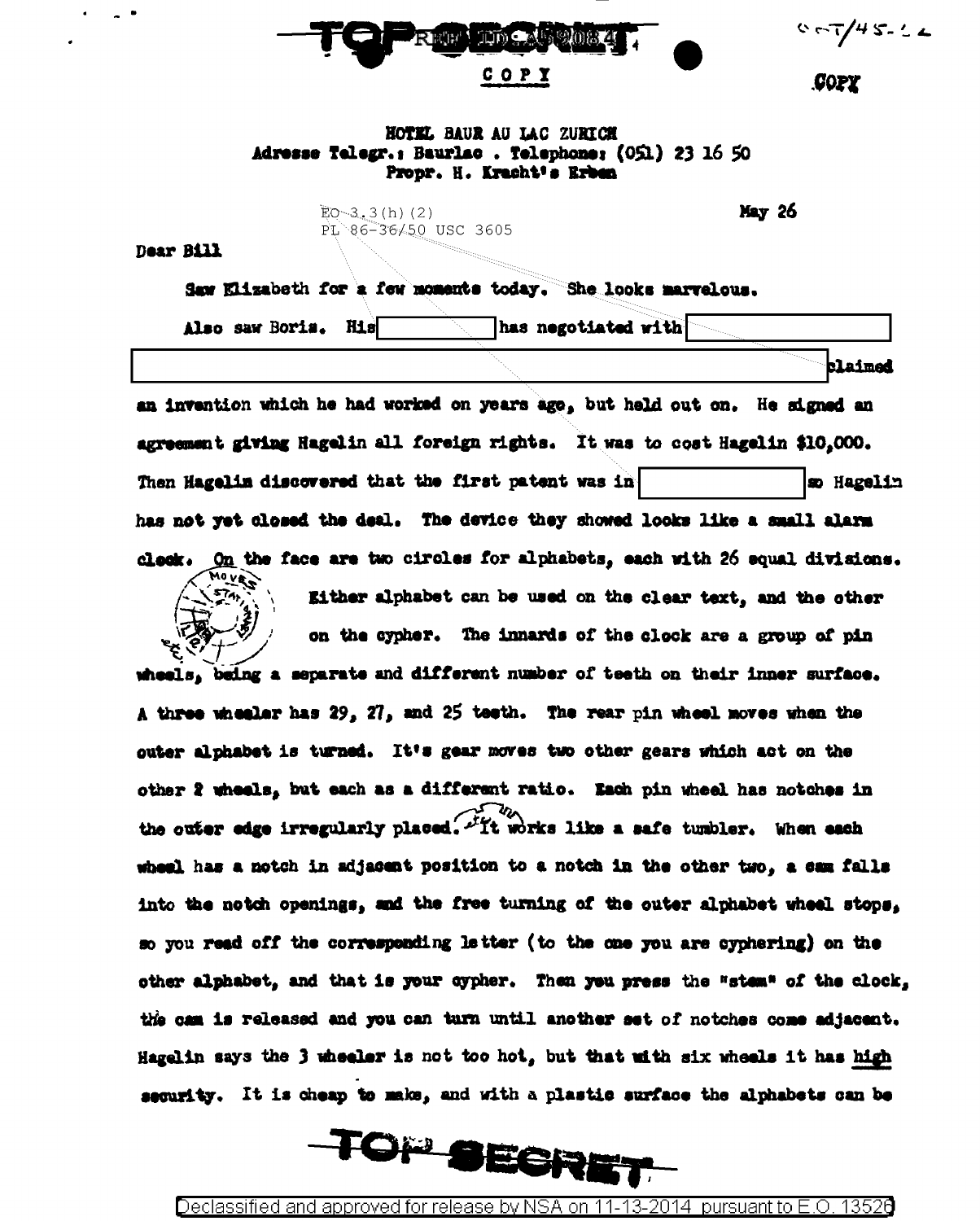## REF ID: A59084 **JAOS (**

 $\sim 10$  $\bullet$ 

> written on in pencil and rubbed out at will. It also has the possibility of being hooked to a motor, for speed. It's relative slowness is its only drawback, Hagelin says.

|                                                                                  | Let offered to include world rights                                        |                                                    | to this also,                         |
|----------------------------------------------------------------------------------|----------------------------------------------------------------------------|----------------------------------------------------|---------------------------------------|
| fer an addition(al) \$3500!!! plus 10% royalty. Then they suddenly withdrew it.  |                                                                            |                                                    |                                       |
| I guess that this is when we began to talk thousands and not hundreds. My        |                                                                            |                                                    |                                       |
| guess is that if we lay off and withdraw all interest, it will fall in Hagelin's |                                                                            |                                                    |                                       |
| lap.                                                                             |                                                                            |                                                    |                                       |
|                                                                                  |                                                                            |                                                    |                                       |
|                                                                                  |                                                                            |                                                    |                                       |
| $(1)$ Are the above the entire                                                   |                                                                            | group, and if not who else is                      |                                       |
| involved?                                                                        |                                                                            |                                                    | EO(3.3(h) (2)<br>PL 86-36/50 USC 3605 |
| (#) Do your people                                                               |                                                                            |                                                    |                                       |
|                                                                                  |                                                                            |                                                    |                                       |
|                                                                                  | The above group have told Hagelin they intend to go back into the game for |                                                    |                                       |
|                                                                                  |                                                                            | You will therefore get nothing out of them, except |                                       |
| as you can get it anyway from                                                    |                                                                            |                                                    |                                       |
|                                                                                  | Have a lot of dope for you, but it will hold.                              |                                                    |                                       |
|                                                                                  |                                                                            |                                                    |                                       |
|                                                                                  |                                                                            | Best,                                              |                                       |

Can buy a 3 wheeler clock device described above for 750 Sw. fr.

TOP SECRET